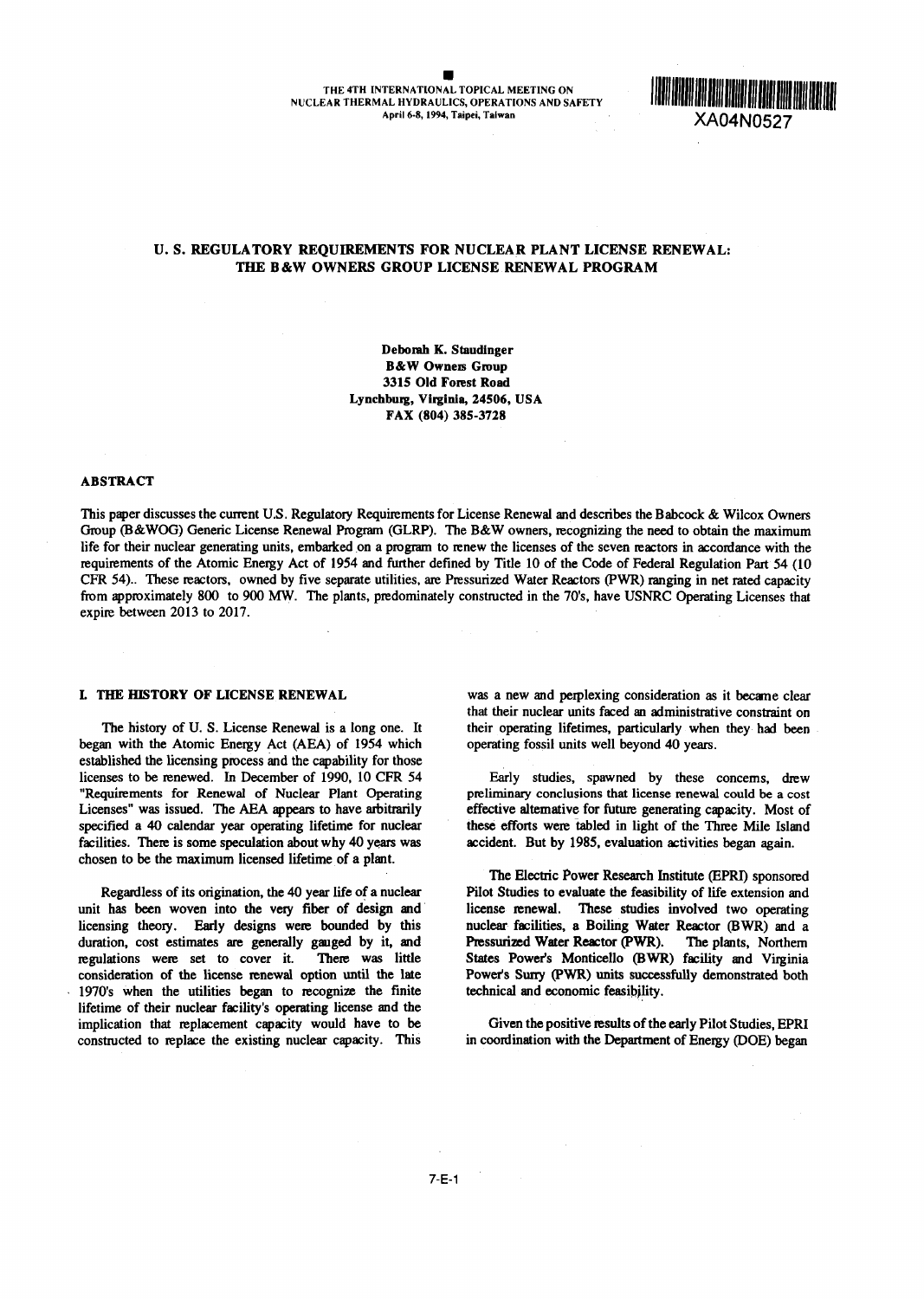was to actually test the license renewal process and achieve

(NUMARC), EPRI, and DOE to evaluate certain plant license renewal. systems, structures, and components (SSCs) for age elated degradation. The industry felt that many SSCs and The multitude of regulatory documents certainly provide degradation mechanisms could be evaluated and resolved on guidance, but until they are fully demonstrated and a generic, industry wide basis. These IRs were to be interpreted, a great deal of uncertainty exists in the lice a generic, industry wide basis. These IRs were to be interpreted, a great deal of uncertainty exists in the license prepared and submitted to the U.S. Regulatory Commission renewal process. To help reduce the uncertainty, prepared and submitted to the U.S. Regulatory Commission (USNRC) for review and approval by Safety Evaluation is being revised to make clearer the need to reasonably Report (SER) issuance. ensure the SSC function as defined in the licensing basis of

different than those first proposed. Yankee Rowe ceased B&WOG approach capitalizes on this philosophy by relying operation prior to the expiration of the initial operating heavily on existing performance test and condition license and is preparing for decommissioning. Monticello, monitoring to ensure the functionality of plant SSC. as of December 1, 1992, has indefinitely postponed submittal of their license renewal application (LRA). The Industry IL THE CURRENT ENVIRONMENT Reports have been prepared, submitted, and preliminarily reviewed by the USNRC. SER preparation and issue is now A. Industry in question due to USNRC resource limitations and questions regarding the adequacy of the technical evaluations. The nuclear industry appears to be hesitant to begin

since the outcomes for both plants were primarily influenced the associated costs seem to cause utilities to postpone the by the rising cost of nuclear generation. Although both pursuit of a renewed license despite the ever approaching plants had specific issues that affected these costs, the expirations of their current license. plants had specific issues that affected these costs, the scenarios are not altogether different than those faced by an operating nuclear plant. Operation and maintenance (O&M) costs are rising at an alarming rate for many plants and to currently operating plants because of the very public alternate power supplies appear to be abundant and license renewal process. The risk of intervention in the alternate power supplies appear to be abundant and inexpensive. The current competitive situation is likely to license renewal process is high and the cost associated with result in continued plant closings like San Onofre I and it is uncertain but potentially significant. In the case of Trojan until the industry is able to control rising O&M costs Monticello, the public and regulatory processes have closed while ensuring an acceptable level of safety. Although not the cost/benefit analysis to an unacceptable margin. feasible for all facilities, license renewal can provide that

the license renewal arena. "Requirements for Renewal of a utility will discontinue operations. A renewed license will Operating Licenses for Nuclear Power Plants", 10CFR54, allow capital costs, often incurred late in plant life, to be defines the regulatory requirements for license renewal. The spread over a longer period. These additional years of draft Regulatory Guide (DG-1009) and Standard Review Plan ammoritization can make a huge economic difference to an (NUREG 1299) offer additional guidance and interpretation operating nuclear unit. of l0CFR54. The regulatory documents provide a framework for an applicant to identify systems, structures Recently several programs have been announced which and components (SSCs) important to license renewal, will help establish a cost effective license renewal process.

the Lead Plant Program. This program again sponsored two evaluate age elated degradation, and finally manage that plants, Monticello continuing as the BWR and Yankee degradation as specified by l0CFR54. The thrust of these Atomic's Rowe unit as the PWR. The intent of this program evaluations is to reasonably ensure the functional capability was to actually test the license renewal process and achieve of important SSCs. The detail required to a 'renewed' operating license. regulations can basically be proven only by exercising the license renewal process with actual technical submittals. In addition, Industry Reports (IRs) were sponsored by the Uncertainty about detail implementation has created Nuclear Utility Management and Resources Council significant industry concern about the viability and cost of

the plant. The revision is to further limit evaluations of All of these programs have evolved into programs much SSCs when programs exist that ensure the function. The

formal license renewal programs in the current environment. The status of the lead plants is of particular concern The uncertainty surrounding the license renewal process and

There is also concern of drawing unnecessary attention

competitive advantage. The message from the industry remains clear. If it is not cost effective to continue to safely operate a nuclear facility Significant regulatory action has also been completed in for any period of time, within or beyond its original license,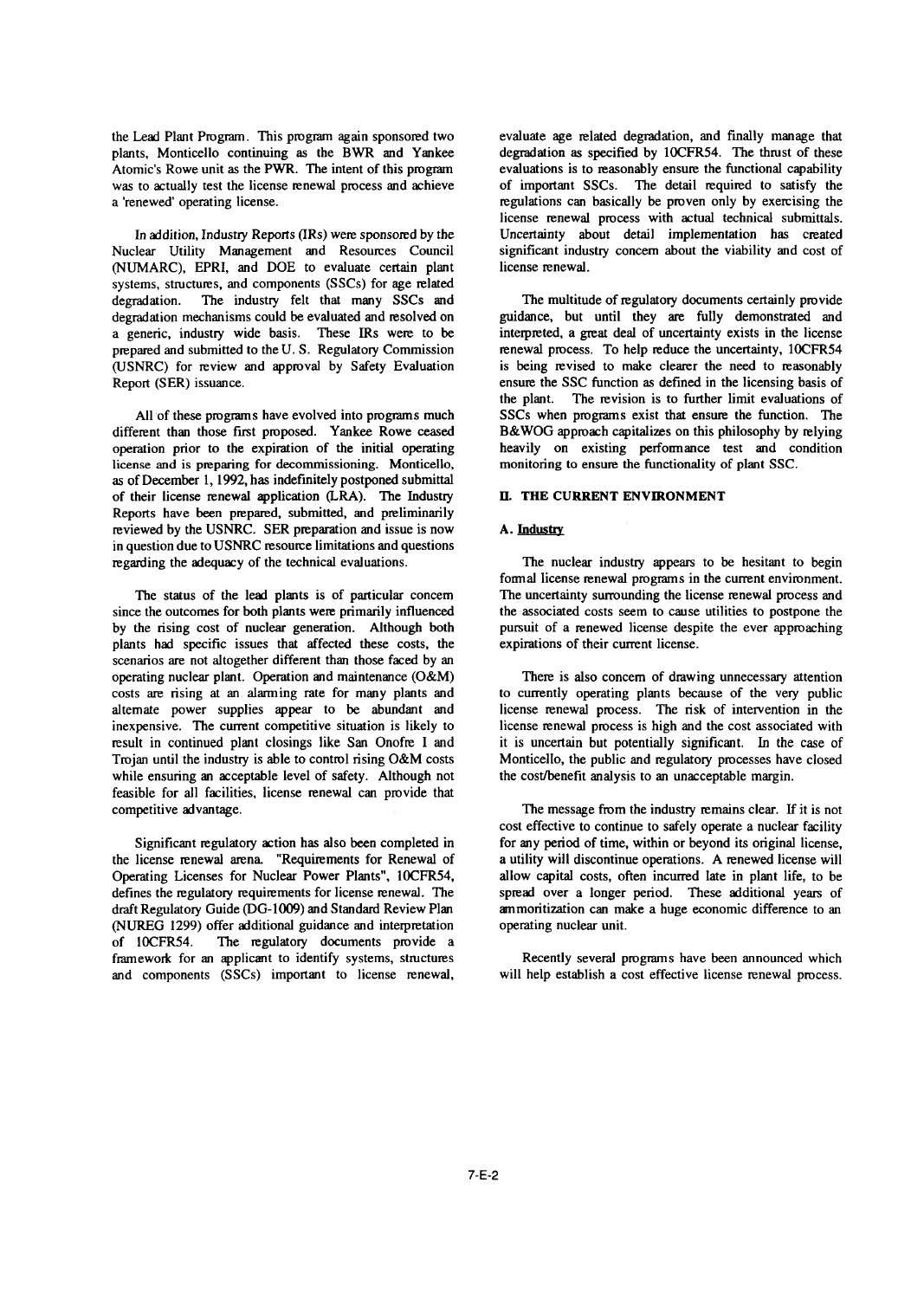Cycle Management approach to plant evaluation for several industry position allowing liberal credit for compliance with years. The Westinghouse Owners Group (WOG) have the maintenance rule and puts additional emphasis on years. The Westinghouse Owners Group (WOG) have the maintenance rule and puts additional emphasis on recently announced a coordinated license renewal program functional performance of SSCs resulting in a far more cost recently announced a coordinated license renewal program and the GE and CE owners are considering similar programs effective process with no impact on safety. as of the writing of this paper.

the Westinghouse Owners Groups have the most complete and aggressive program. The B&WOG and WOG work is A. Program Principles and Objectives anticipated to form the basis for other Owners Group or individual utility work since most if not all technical reports The B&W Owners Group (B&WOG) Generic License will be publically available and non-proprietary. The Renewal program (GLRP) has been carefully designed to technical reports could be used directly by other owners, if address the issues and concerns in the license renewal arena. applicable, or with a small incremental analysis which to All five utilities with operating B&W units (Duke Power, compare, contrast, or take exception to the B&WOG Entergy Operations, Florida Power, GPU Nuclear, and compare, contrast, or take exception to the B&WOG findings. Centerior Energy) participate in the program. The goal of

The regulator has a responsibility to provide *minimum* requirements for the safe operation of the nation's nuclear The GLRP process illustrated in Table 1 is a technically facilities despite the cost. Although aware of the significant sound, cost effective process to identify and manage affect regulation has on cost, the USNRC's first responsibility potentially significant age degradation. Final judgement on

The review leading to issuance of a new or renewed license seems to have provided the regulator with the As shown in the flowchart (Table 1), the program pools opportunity to review each and every aspect of a plant's resources from the five member utilities to develop screening design, operation and maintenance. On the other hand, if a methodologies, address technical issues surrounding age plant has demonstrated reasonable operations under its related degradation, and ensure effective programs are in current licensing basis, then the question should become one place to manage the age related degradation. The technical of merely identifying the additional degradation expected work required for license renewal is anticipated to be

level questions regarding industry concern over the license Evaluation Reports (SERs) by the USNRC. The technical renewal process, established a Senior Management Review reports will be submitted as they are prepared beginning in to *assess* the license renewal rule. The USNRC staff with screening methodologies submitted in 1993 until recognized the need to coordinate and credit maintenance program completion in early 1997. This will facilitate rule activities (10 CFR50.65 Requirements for monitoring regular re-evaluation of the cost/benefit analysis to ensure the effectiveness of maintenance at nuclear power plants) progress is commensurate with investment and that extended *and focus* on degradation unique to the period of continued operation remains a viable alternative. operation. The maintenance rule is a new regulation that provides a regulatory framework for existing plant The GLRP will demonstrate the entire license renewal maintenance and test activities. This rule equires continued process by submittal of a license renewal application for at attention to the adequacy of plant actions that manage aging least one plant of the group. This plant will be used as a by setting system type performance goals. When these goals consistent example for the technical submittals, but since the are not met, special attention is required by establishing goals GLRP technical submittals are intended to envelope all the for a particular component, or other action to improve the B&WOG units, the actual plant name will not be revealed. performance of the system. This attribute is unique to the B&WOG program. At this

Baltimore Gas and Electric (BG&E) has been pursuing a Life The current USNRC staff position is similar to the Cycle Management approach to plant evaluation for several industry position allowing liberal credit for complian

# At this time, the B&W Owners Group (B&WOG) and **III. THE GENERIC LICENSE RENEWAL CONCEPT**

the program is to establish a cost effective license renewal process which serves the member utilities. This process must B. Regulatory be acceptable to the USNRC and, therefore, can become a model for the industry at large.

is safety. the process relates to 10CFR54 is currently being evaluated in light of the impending changes to the rule.

during extended operation. Substantially complete for all B&WOG plants. Closure on the issues, both process and technical, is anticipated through The staff, in trying to answer industry a Commission submittal of technical reports and issuance of Safety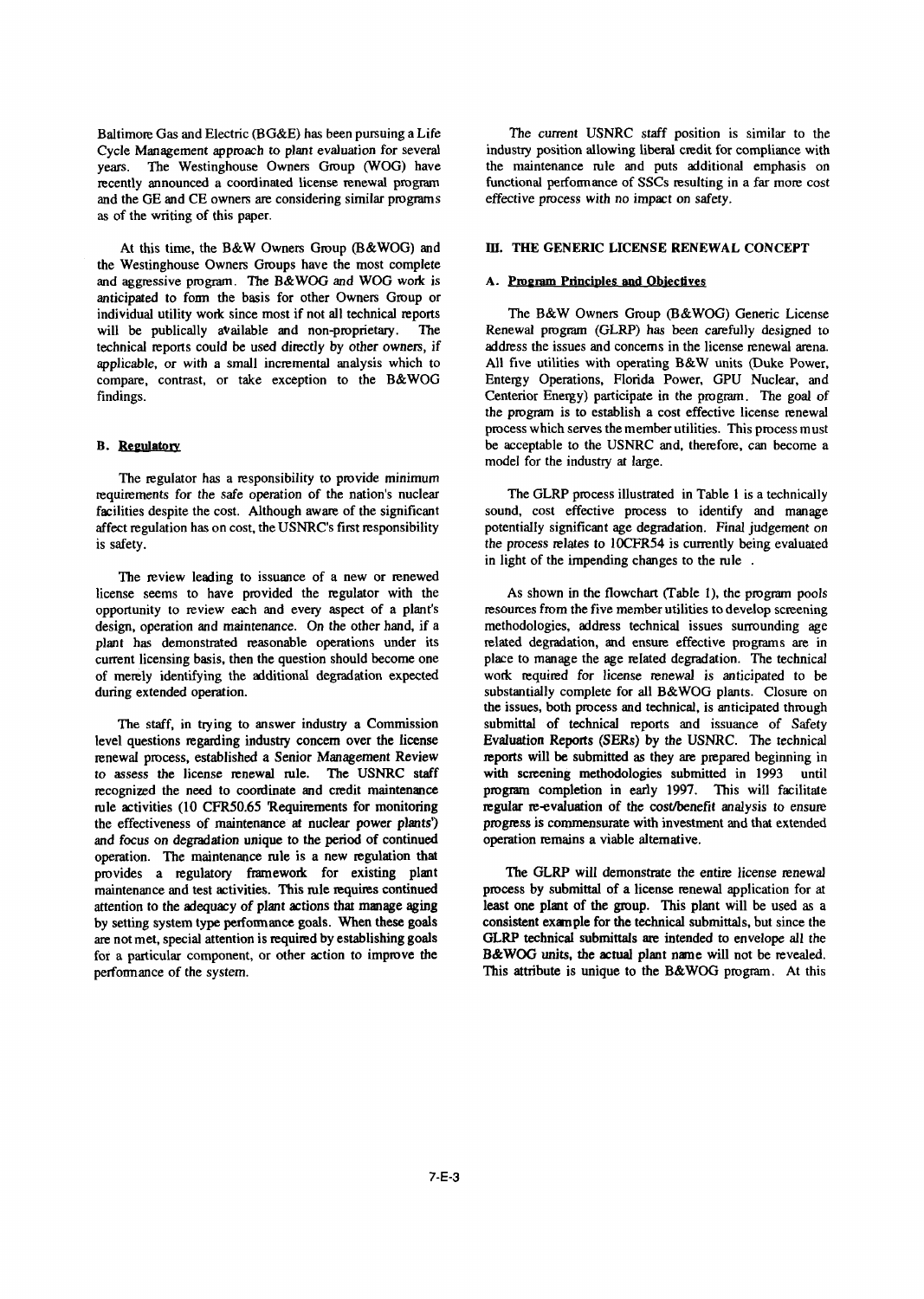time, no other owners group or individual utility has commitment. committed to filing an actual application.

immediate burden of plant specific issues while allowing collection of plant specific environmental data for important resolution of a significant number of technical issue. Current SSCs which was labor and schedule intens resolution of a significant number of technical issue. Current SSCs which was labor and schedule intensive. The original estimates suggest that 80% to 90% of the systems, structures, estimate of \$45M included the evaluatio estimates suggest that 80% to 90% of the systems, structures, and components which are important to license renewal can of equipment however, the evaluation focuses on the be treated within the scope of the GLRP. Individual plant reasonable assurance of function as opposed to detailed characteristics will be evaluated by each utility and submitted scientific evaluation of degradation mechanisms. *for regulatory* review at the time of the plant specific license renewal application. The current estimate of about \$10M in contractor funding

majority of issues for all the units will be periodically generic population is estimated to be approximately 80% to submitted to the USNRC for review and issuance of SERs. 90% of the plant SSCs which are important to lice submitted to the USNRC for review and issuance of SERs. 90% of the plant SSCs which are important to license<br>These reports are anticipated to be in three types; generic renewal. The estimate does not include plant specific These reports are anticipated to be in three types; generic renewal. methodologies, enveloping technical reports, and plant technical evaluations such as plant environmental evaluations specific submittals. **but does include the resources required for utility review of** 

Generic methodologies **will** include reports which describe and define the processes used to screen and further The program estimate and schedule will be reviewed and evaluate systems, strictures, and components. Program updated **at** least annually to reflect program pgress and planning and management information will also be submitted, work remaining. but formal review and SERs will not be requested.

Technical reports will be submitted to identify effects of age related degradation and evaluate programs which are **A. Competitive Advantage** effective at managing this aging. These reports will envelope all of the participating plants unless them is some particular A nuclear unit with a good safety and operating record and design element which is substantially different for an contained costs can remain a viable generation alternative for individual unit. For those specific structures or components, any utility. The problem is how to contain the costs within plant specific reports will be filed at the time of the the arbitrary 40 year life established by the existing license. individual license renewal application. Absent a well defined license renewal process, or better still

The GLRP will include plant specific reports also. These remaining plant life or the current OL expiration. individual reports will be submitted for at least one unit of the group illustrating issues such as system, structure and For many utilities, the rising cost of operation and component *screening results.* The final license renewal maintenance, as well as anticipated capital expenditures, may application and FSAR supplement for the lead B&WOG unit make the nuclear option less cost effective than other<br>will also be plant specific but considered to be within the generation sources. When incremental capital costs will also be plant specific but considered to be within the scope of the generic program. Spread over an additional 20 years, the picture becomes

# C. **Poemin Estimate**

programs, such as the lead plant programs, and preliminary work completed by B&WOG member utilities. The schedule Without a renewed license, the nuclear option is foreclosed for 1993 was detailed by task, then each task was evaluated as a viable generation alternative at expiration of the current by the project team for not only time but resource license. In fact, there will continue to be questions as to

Changes in the regulatory requirements have significantly This 'generic' approach is anticipated to relieve the reduced the cost of this program. The original rule required

and about \$7M in utility funds includes generation of **B. Program Deliverables methodologies, procedures, and project management tools.** It also includes evaluation of systems, structures and As mentioned above, technical reports covering the components that are generic to the B&WOG plants. That the program deliverables.

### IV. RISKS AND BENEFITS OF LICENSE RENEWAL

**a** renewed license, decisions must be made based on the

different and more cost effective.

The B&WOG members expect that the benefits of The program estimate was prepared by review of existing extended operation substantially outweigh the cost of grams, such as the lead plant programs, and preliminary pursuing the license renewal program as described above.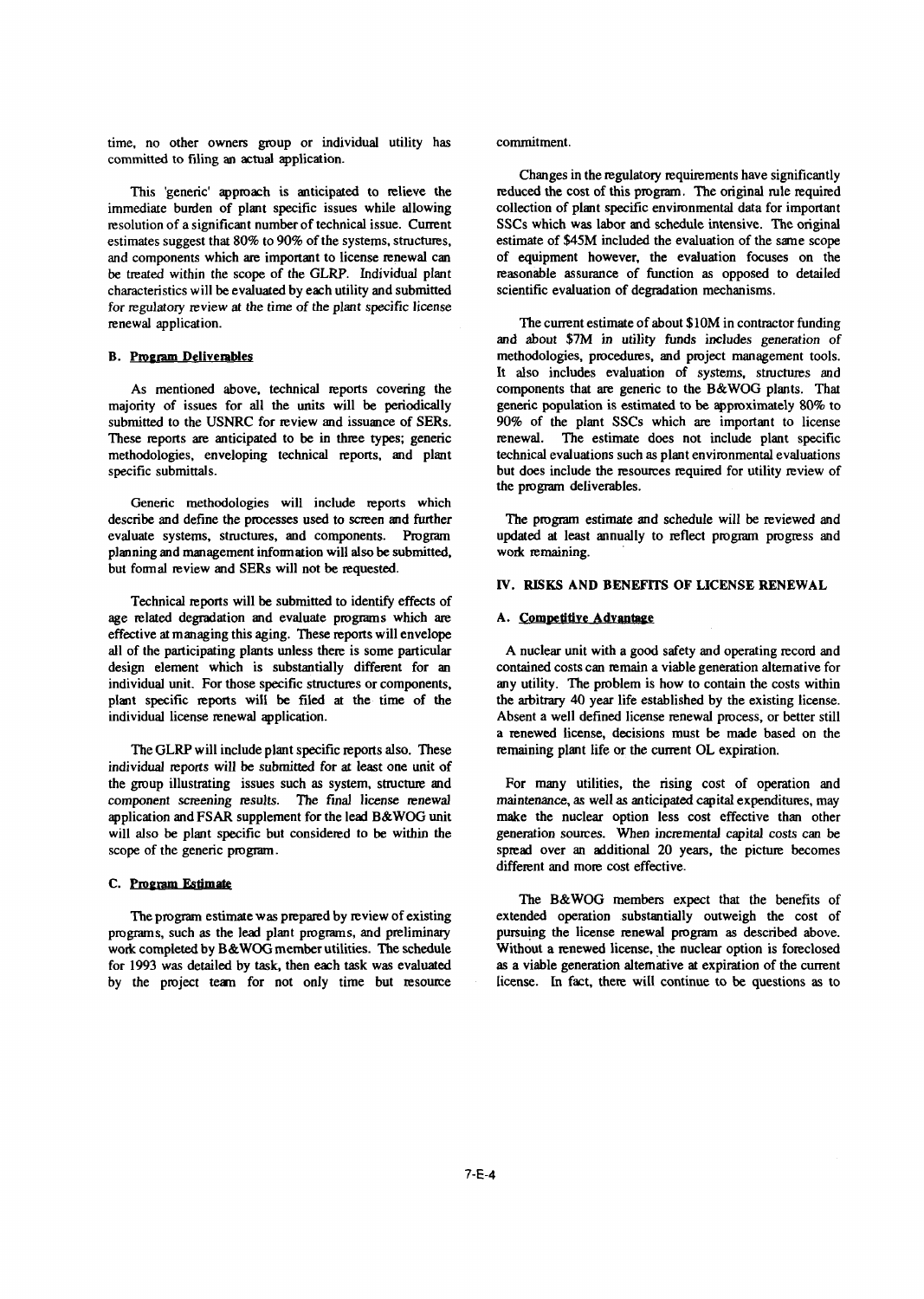whether some nuclear units can cost effectively operate to the evaluation required to demonstrate that aging is managed. their current license expiration date. Establishing an efficient Reasonable solutions to these policy issues will be critical in and predictable license renewal process has the potential to keeping the license renewal option cost effective. As history significantly improve the economic viability of operating a has demonstrated, without that positive economic analysis,<br>nuclear unit.<br>nuclear plant operations will not be viable. License renewal

A deterministic evaluation of aging and identification of current programs which address them has the potential to REFERENCES reduce component maintenance and surveillance<br>requirements. An objective of the GLRP is to evaluate the current programs and ensure that those programs are not Nuclear Power Plants", 10CFR54, *Federacesive.* Existing programs which effectively manage 56, page 64954 (December 13, 1991). excessive. Existing programs which effectively manage aging and/or ensure function include ASME Section XI (i.e., ISI and IST), preventive maintenance, periodic maintenance, 2. "Perspectives on the License Renewal Process and operator rounds. The ultimate goal is to attempt to not (10CFR54)", Lead Plant License Renewal Project, Montic and operator rounds. The ultimate goal is to attempt to not only contain, but reduce current operating expenses while Nuclear Generating Plant, Northern States Power Company maintaining an acceptable level of safety. (November 20, 1992).

renewal Individual Plant Assessment (IPA) process facilitates aging evaluation and provides a forum to review these determinations with the regulator. By evaluating structure 4. "B&W Owners Group Program Plan and Estimate for and component functions and degradation effects, existing License Renewal of B&W Owners Group Plants", Draft and component functions and degradation effects, existing program effectiveness should be relatively straightforward. Report (August 20, 1992). If existing programs are in place within the current licensing basis to manage plausible degradation mechanisms, then the 5. STAUDINGER, DEBORAH K. and GRAY, WLLIAM degradation is not unique to the license renewal term and R., "The B&W Owners Group License Renewal Program", need not be addressed further. Unnecessary requirements can  $PVP-Vol.$  252, Plant Systems/Components A ging then be eliminated. Additional aging management practices *Management,* ASME 1993). can be implemented and their effectiveness demonstrated through detailed evaluation and practical experience, but only where necessary to do so.

### V. CONCLUSIONS

Uncertainty in the license renewal process can only be reduced by a demonstration. 7he B&WOG has committed to pursuing license renewal and submitting at least one license renewal application by December 1997. The condition for this commitment is that reasonable USNRC interpretations be provided in process through the formal approval of technical reports. This formal approval will allow on-going evaluation of the cost effectiveness of the license renewal option. The evaluations will satisfy the technical requirements for the B&WOG owners and can pave the way for the industry as a whole.

The industry and the USNRC must continue to solve policy issues such as the continuity of the current licensing basis, the implications of the 'new' license and the depth of

nuclear plant operations will not be viable. License renewal can help strengthen cost effective plant operation and B. Validates Current Maintenance Activities maintain the nuclear option into the 21st century and a generic owners group program

1. "Requirements for Renewal of Operating Licenses for Nuclear Power Plants", 10CFR54, Federal Register Volume

The discipline imposed by the deterministic license 3. "B&W Owners Group Generic License Renewal Program wal Individual Plant Assessment (IPA) process facilitates Plan, 47-12219336-00" (December 18, 1992).

need not be addressed further. Unnecessary requirements can *PVP-Vol. 252,* Plant *SysternslComponents A ging*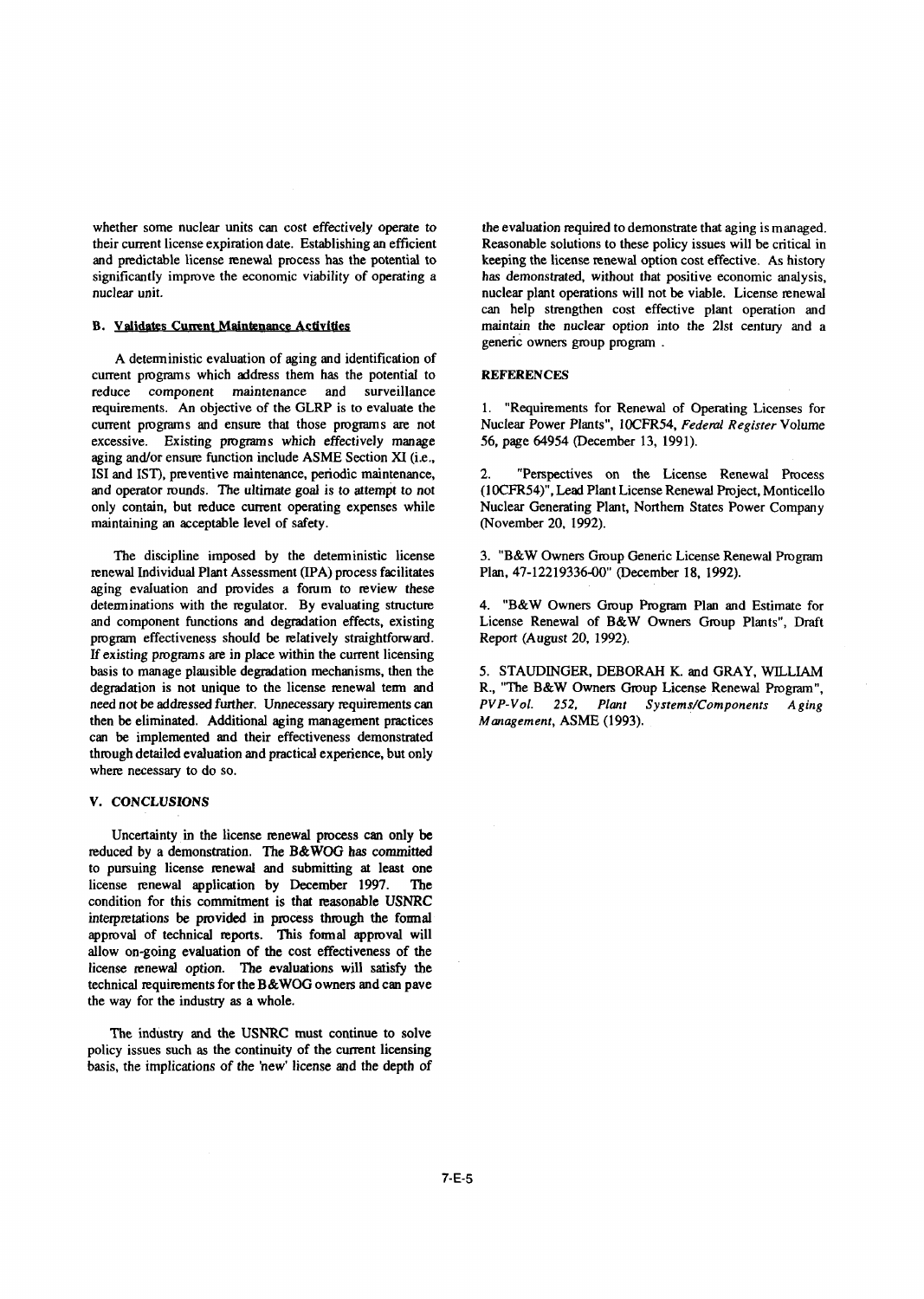# B&WOG GLRP IPA PROCESS



Table 1